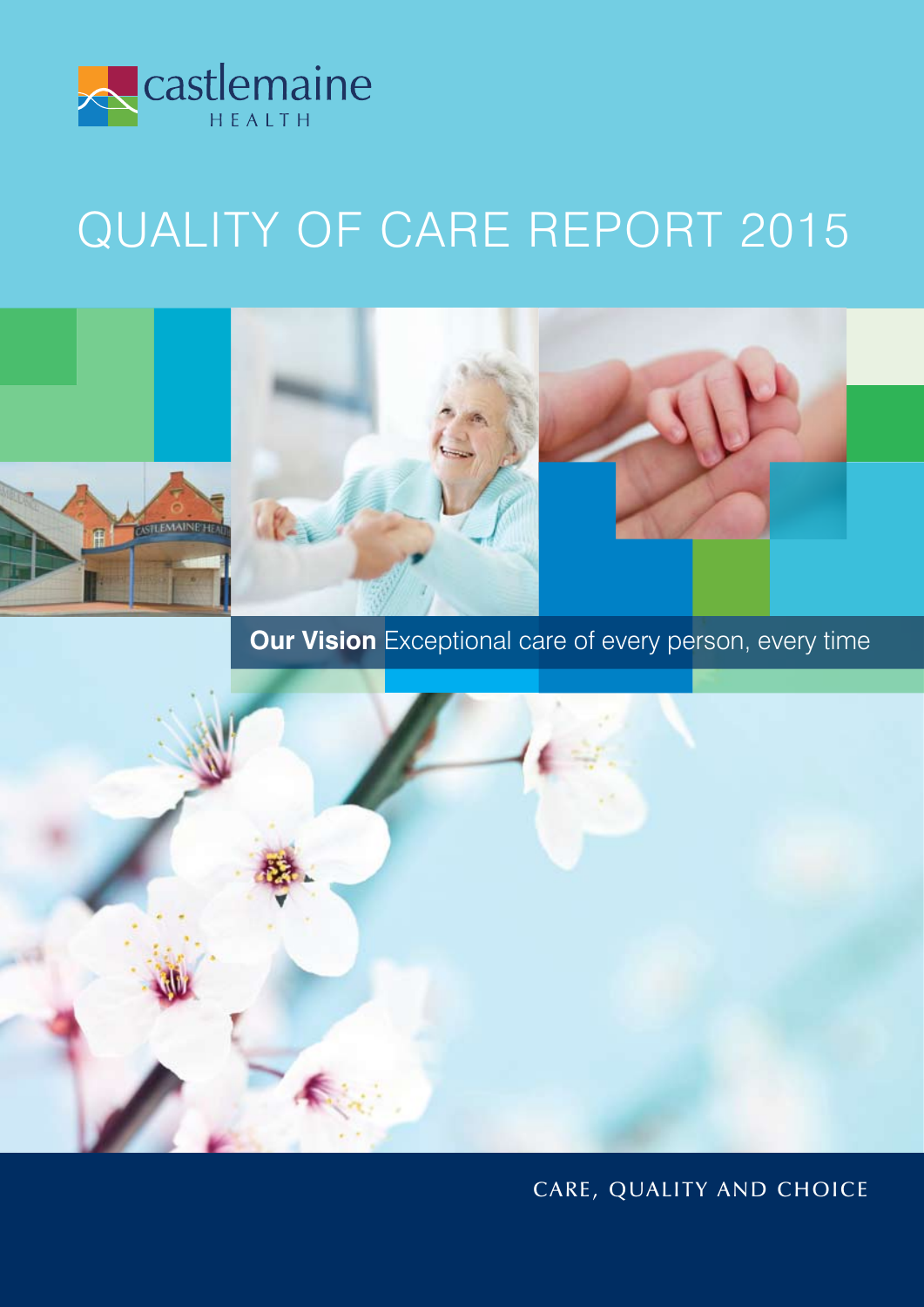## QUALITY OF CARE REPORT 2015 CARE, QUALITY AND CHOICE

# **VISION**

# Chief Executive Officer's Report

It is again my pleasure on behalf of Castlemaine Health to report to the community. The activities we have undertaken and the results that we have achieved this year demonstrate our commitment to safety and quality of care. Last year we were excited to announce our new Vision for 'exceptional care of every person every time'. This year we can report, inspired by our Vision, we have made significant progress towards delivering exceptional care.

During the year the majority of our services were resurveyed by third parties to ascertain if our care was meeting the relevant standards. The accreditation outcomes from our National Standards on acute services were successful with all core standards met. The excellent results reflect the dedication of Board, staff and volunteers to ensure that our care is safe and of the highest quality.

This successful result does not mean that we can rest on our laurels. Castlemaine Health will continue to seek further improvements that will maintain our accreditation status and provide a positive experience for people in our care. To sustain our quality processes we have established a new Quality and Risk Department that has responsibility to further develop our quality culture and guide us through the accreditation cycles.

A very important part of determining how we can better deliver our services is by receiving input from consumers and identifying the expectations of our community. A consumer participation framework has been developed to guide

how we will assist consumers and members of our community to have input into various aspects of our governance and operational activities. Our Community Consultation Committee provides invaluable feedback on a range of matters such as new facilities and services, strategic planning, signage and patient information.

**Ian Fisher** *Chief Executive Officer*

Feedback through our Compliments and Complaints system is also a good source of information about positive and negative experiences people have in their interactions with our organisation. The Patient and Resident Experience surveys provide value information from inpatients and residents. Our results from the surveys were extremely positive and our staff can take great pride in the appreciation and high level of satisfaction recorded.

We have had a full year of utilising our new theatre facilities completed in May 2014. There has been increased activity and wider range of procedures undertaken in our theatres. The quality of our new theatres has enabled the additional services to occur in a safe and contemporary environment with skilful and experienced nursing and medical practitioners. Our Acute, Urgent Care and main reception areas were also refurbished last year and have resulted in better access and improved facilities for patients and visitors.

**VALUES** Integrity, Care, Unity and Excellence

> It is also important to highlight that all of our corporate services make a significant contribution to the safety and quality of our care. Health Information, Catering,

Environmental, Occupational Health and Safety, Information Technology, Engineering, Supply, Linen, Human Resources, Finance, Emergency, Risk and Compliance Services undertake quality improvement activities. All also have met their mandatory compliance requirements necessary to assure the Board of Management and Government that critical aspects of our services – for example fire safety compliance – has been completed.

The Board of Management has provided strong leadership to ensure that our clinical services are delivered safely. Over the last 12 months the Clinical Governance and Quality Board Sub-Committee has developed a comprehensive set of indicators, reports and risk tolerances to monitor the clinical care activity. An independent advisor was engaged to join the Committee to provide additional oversight and advice for the committee.

I am confident that our loyal and dedicated staff will continue to ensure that all people in our care have a positive experience. The community can feel proud and comfortable that they will receive care that is accessible, safe, high quality and respects their input into their own care delivery.

# Confirming Our Care

Castlemaine Health works to ensure that the services we provide are of a high quality and delivered safely every time. Our organisation is a fully accredited health service. It is a requirement for health care facilities to be compliant with safety and quality standards. These standards are developed by various government departments and trained external surveyors assess us against these standards regularly. These assessments determine if we meet or exceed the required standards and confirm if we achieve accreditation status. The table below summarises our current accreditation status.

| <b>Type of Accreditation</b>                                                                                   | <b>Status</b>                                                                                                                                                   |
|----------------------------------------------------------------------------------------------------------------|-----------------------------------------------------------------------------------------------------------------------------------------------------------------|
| Australian Council on Healthcare Standards<br>(ACHS) – National Safety and Quality Health<br>Service Standards | A Transitional Periodic Review occurred in S<br>1, 2 and 3 with confirmation of accreditation                                                                   |
| Australian Aged Care Quality Agency<br>(AACQA)                                                                 | Accredited against the Aged Care Accredit<br>Unannounced visits during 2014/15 resulte                                                                          |
| Home Care Standards                                                                                            | A Quality Review of the Home and Commu<br>September 2014 for HACC services and Ma<br>and Adult Day Services' National Respite fo<br>all standards was verified. |
| Department of Human Services Standards                                                                         | A successful Standards Review of Castlem<br>Resource Group (CADARG) occurred in Se                                                                              |

Exceptional care of every person, every time.

# **MISSION**

A well run and trusted organisation that engages with the community to provide high quality health services.





Staff members from our Community Rehabilitation Centre.



riodic Review occurred in September 2014 against Standards onfirmation of accreditation until November 2016.

Act the Aged Care Accreditation Standards until 13 June 2018. sits during 2014/15 resulted in assessment of full compliance.

of the Home and Community Care Services occurred in for HACC services and May 2015 for Home Care Packages ervices' National Respite for Carers Program. Compliance with haiting *a* 

ndards Review of Castlemaine and District Accommodation (CADARG) occurred in September 2013.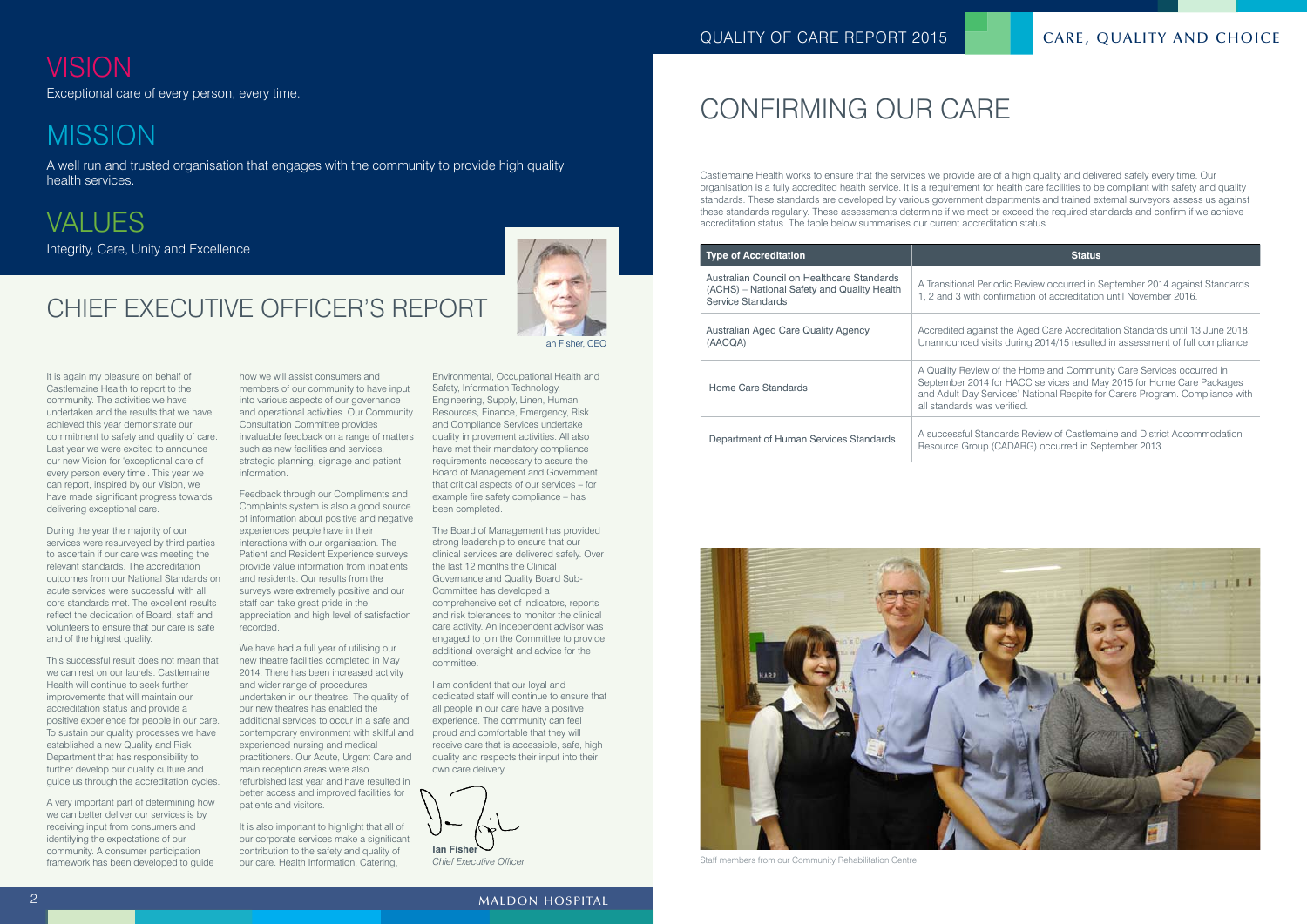Aunty Julie McHale and children from The Meeting Place Aboriginal Children's Program then presented a special cleansing ceremony. Often accompanied by smoke, on this occasion the ceremony involved carefully selected plants including the Mana Gum – one of the tallest trees in the bush, representing the wisdom of the elders – and the Silver Wattle, representing the produce of the land. Finally Aunty Julie produced the Native Cherry which, due to its reliance on another tree to grow in a symbiotic relationship, represents the need for our multicultural society to grow together.

To conclude a very touching and thought-provoking ceremony a lovely afternoon tea was enjoyed by all, with catering provided by the Murnong Mummas Catering Service – including traditional recipes such as scones flavoured with wattle seeds.





The children then performed the cleansing dance, and continued the cleansing process as they led attendees through the facility where artworks of local elder and artist Aunty Ruby were on display.

Aunty Ruby, a member of the Stolen Generations provided a memorable disclosure about her experience as a stolen child, being raised by Dutch migrant parents. She explained the discrimination that she, her family and friends suffered and the lasting effects that has to this day.

## **National Sorry Day at Castlemaine Health**

Continuing a tradition established by Castlemaine Health in 1998, on Tuesday 26 May staff members, community members and representatives from both local and state government gathered to mark National Sorry Day with a moving flag ceremony.

Following a welcome by Castlemaine Health's Chief Executive Officer, Ian Fisher, local elder and Jaara descendent, Uncle Rick Nelson, presented a traditional Welcome to Country, accompanied by rhythm sticks. A group of Koori youths played didgeridoos. Castlemaine Secondary College Captain, Ruby Huzzey, then spoke on behalf of the local young people, offering an apology to Indigenous people and expressing hope for the future.

# **The Cultural Responsiveness Framework**

The Cultural Responsiveness Framework: Guidelines for Victorian Health Services (2009) provides us with diversity standards to guide our service. Our progress is outlined in the following table.

### **CALD patients admitted to Acute and Subacute units 2014/15**

| <b>Type of</b><br><b>Accreditation</b>                                                                                                                                                                                     | Status                                                                                                                                                                                                                                                                                                                                                                                            |
|----------------------------------------------------------------------------------------------------------------------------------------------------------------------------------------------------------------------------|---------------------------------------------------------------------------------------------------------------------------------------------------------------------------------------------------------------------------------------------------------------------------------------------------------------------------------------------------------------------------------------------------|
| 1. A whole of<br>organisation approach<br>to cultural<br>responsiveness is<br>demonstrated.                                                                                                                                | Progress:<br>The National Sorry Day event was well attended this year a<br>Aunty Ruby.<br>The HR Department worked on the implementation of the A<br>involved establishing a network of relevant contacts to utilis<br>Castlemaine Health representatives have attended Indigen<br>Shire Council.<br><b>Achievement:</b><br>All new staff members have completed basic training in ind            |
| 2. Accredited<br>interpreters are<br>provided to clients<br>who require one.                                                                                                                                               | cultural awareness, disability and dementia, as part of orie<br><b>Progress:</b><br>There were no clients identified as requiring an interpreter :<br>year. From the last census in 2011 it is known that about 14<br>other than English at home.<br><b>Achievement:</b><br>Castlemaine Health staff members have access to online in<br>language services, including translations when required. |
| 3. Cultural and<br><b>Linguistically Diverse</b><br>(CALD) consumers,<br>carers and community<br>members are involved<br>in the planning,<br>improvement and<br>review of programs and<br>services on an ongoing<br>basis. | <b>Achievement:</b><br>The Community Consultation Committee (CCC) membersh<br>the Aboriginal community.                                                                                                                                                                                                                                                                                           |
| 4. Staff at all levels are<br>provided with<br>professional<br>development<br>opportunities to<br>enhance their cultural<br>responsiveness.                                                                                | <b>Achievement:</b><br>39 staff members attended cultural awareness training dur<br>understanding indigenous cultures in Australia, current hea<br>indigenous Australians and practical strategies to work witl<br><b>Planned improvement:</b><br>Include cultural training within the education calendar.                                                                                        |

|                                        | 2014/15 | 2013/14 | 2012/13 | 2011/12 |
|----------------------------------------|---------|---------|---------|---------|
| Aboriginal and Torres Strait Islanders | 12      |         |         |         |
| Clients requiring an interpreter       |         |         |         |         |

ded this year and featured the launch of an Aboriginal Artist,

ntation of the Aboriginal Employment Plan project (which ontacts to utilise to advertise relevant employment opportunities). ended Indigenous Round Table meetings at the Mount Alexander

training in inclusion and person centred care in relation to as part of orientation to the organisation.

an interpreter service at Castlemaine Health during this financial n that about 14% of the local community speak another language

ess to online information and support with regard to approved en required.

CC) membership has altered and includes representation from

ss training during the 2014-15 financial year, which included lia, current health and social issues affecting contemporary ies to work with indigenous clients, communities and families.



Pictured: Artworks by Aunty Ruby.

# Diversity Awareness and Planning

Castlemaine Health recognises the importance of a person's unique characteristics and cultural diversity as integral to the provision of a positive work environment and person centred, responsive care. An Aboriginal Cultural Appreciation workshop was conducted at Castlemaine Health focusing on the following objectives for staff:

- • To understand Indigenous cultures in Australia.
- • To highlight the current health and social issues of contemporary Indigenous Australians.
- To enhance knowledge and skills necessary for effective communication.
- • To provide practical strategies for staff to work with Aboriginal clients, staff members and communities.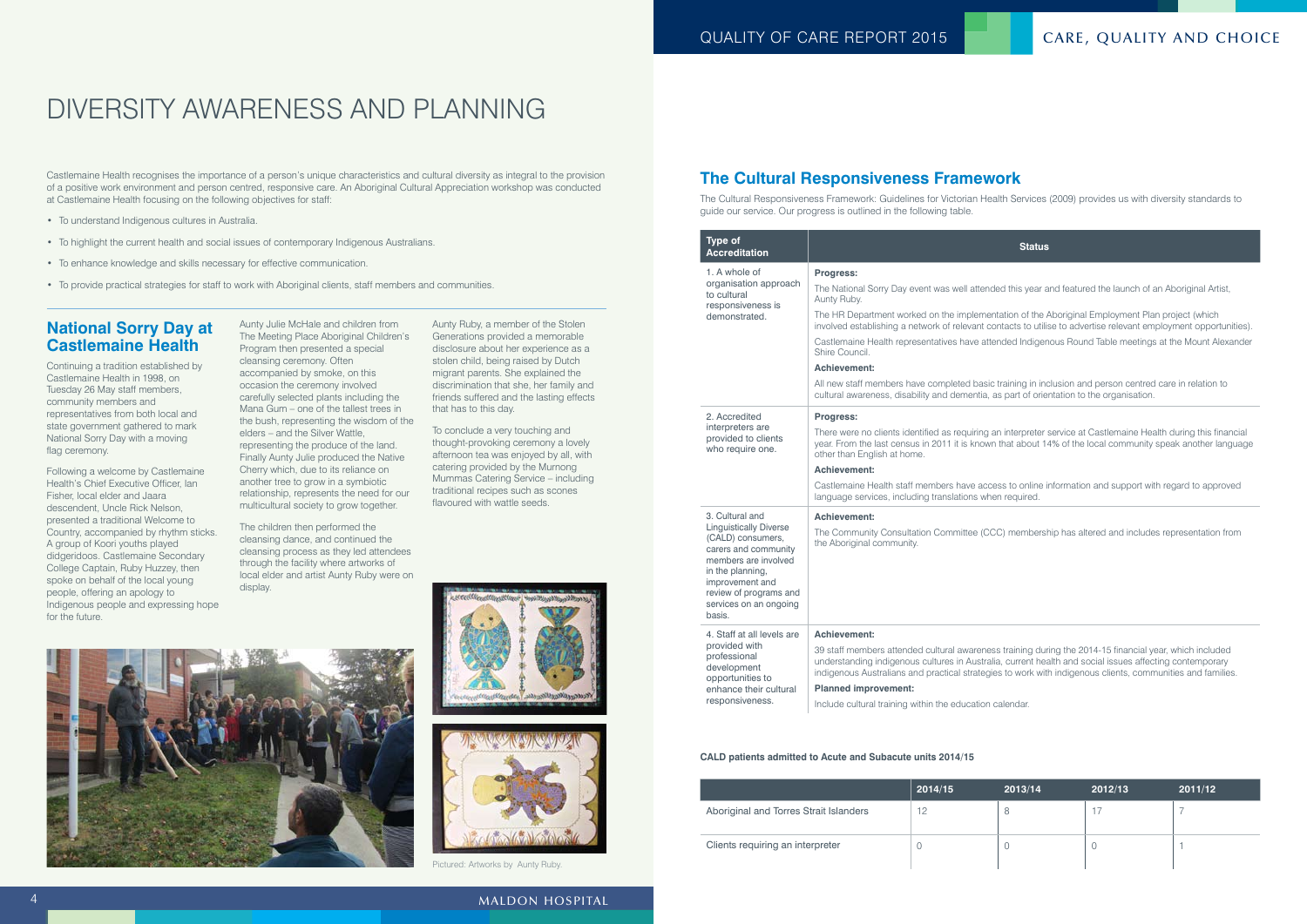# **Pain Management**

For many residents living in aged care, pain is a well recognised but often undertreated epidemic. The Pain Management Project was introduced in 2014 to provide residents in our residential aged care with physiotherapy, massage and heat packs to reduce pain. We also commenced strength building group sessions to help residents stay stronger and active for as long as possible.

- Medication management regularly discussed and reviewed by the Clinical Practice Committee.
- Regular review of all residents who are taking nine or more prescription medications to ensure that the medications are all still required.
- Ongoing review of medication procedures to ensure currency and safety.

The program is staffed by physiotherapists, an allied health assistant and nurses who deliver treatments to people on the program up to four times per week. Residents, families and staff alike have provided very positive feedback about the program saying that it has decreased their pain and improved flexibility and mobility – all of which improves the quality of life for residents in our care.

- Pharmacy Technician completed Certificate 3 in Hospital/Health Services Pharmacy Support. All technicians are now qualified.
- Further work undertaken towards verification and compliance with the Medication Safety Standard.

The program has been growing consistently since commencement with almost one third of residents choosing to participate.

- Regular ongoing staff education.
- Written information about discharge medications provided to patients, as well as an explanation provided by the pharmacist.
- Use of the National Medication Management Plan as a central point of information for medication throughout the patient journey.
- **Review of the Medication Safety Self** Assessment to determine areas for improvement.
- Ongoing review of Standard 4 of the National Standards (Medication Management), to ensure compliance.

Improvements undertaken in the pharmacy department during the year included:

## **Medication errors by year**

# **Medication Management**

The provision of appropriate medications is essential to improve health – however medications can be dangerous if not taken correctly. Medication errors are reported and analysed and steps are taken to reduce the risk of reoccurrence where possible. Although the number of medication errors has increased over the last few years this is in part due to the increased vigilance in recording.

Strategies in place to reduce the risk of medication errors include:



Ellery House residents enjoying exercises as part of the Pain Management Program with physiotherapist Karine Styles.

| Year    | <b>Medication errors</b> |
|---------|--------------------------|
| 2014/15 | 241                      |
| 2013/14 | 271                      |
| 2012/13 | 217                      |
| 2011/12 | 140                      |
| 2010/11 |                          |

# **Residential Care**

### **Residential Care Quality Indicators**

Residential Care Quality Indicators are an assessment of key areas of care in our residential units at Castlemaine Health. The Quality Care Indicators provide a range of information to support services to monitor and improve resident care and quality of life. We send information about the key areas of care to the Department of Health and Human Services every three months and, shortly afterwards, we receive a report back called the Quality Indicator Report, comparing us to other similar residential facilities. Data is collected across five key areas, including falls, pressure injuries, the use of physical restraint, unplanned weight loss and polypharmacy. Indicators are a way of supporting improvements in the care we provide. Quality indicators alert us to the possibility that there is a problem – they do not provide data for drawing instant conclusions about the quality of care.

## **Falls**

Falls are a significant issue for older people. Adverse clinical events that can occur as a result of falls include death, fracture, decreased independence, increased functional decline and anxiety and fear of falling. All residents are assessed for their risk of falls on admission and with change in condition. During the year we have regulary audited compliance with the completion of risk assessments and have identified 100% compliance. Improvements this year include the introduction of an environmental audit tool to identify and reduce environmental factors that contribute to falls. The rate of falls decreased following this audit which was very pleasing.

### **Unplanned Weight Loss**

There are many adverse clinical events that can occur as a result of unplanned weight loss including increased risk of hip fractures, pressure injury development, poor wound healing and malnutrition. The rate of unplanned weight loss has continued to decrease due to improvements in this area, including more residents being weighed more regularly. The audits are reviewed by the dietetics department, including individual reviews for residents with significant weight loss.

### **Pressure Injuries**

Older people are more susceptible to pressure injuries. Pressure injuries are graded according to their severity from stage 1 (no break in the skin) through to stage 4 (full thickness tissue damage). Castlemaine Health remains below the state average for stage 1 and 2 pressure injuries. The number of stage 3 and 4

pressure injuries present is low (consistently two or less). All residents are assessed for the risk of developing a pressure ulcer and if high risk preventative strategies are implemented. During the year regular audits were conducted to ensure compliance. The results showed 100% compliance with risk assessments and demonstrated that appropriate care was being provided to reduce risk including pressure relieving devices and wound dressing.

## **Residents Prescribed Nine or More Medications**

People aged 65 years and over are the highest consumers of multiple medicines in Australia. There are a number of outcomes that may be fully or partly attributable to polypharmacy, including increased incidence of and susceptibility to adverse drug reactions and events and increased risk of falls. Every resident who is on nine or more medications has had their medication reviewed by a pharmacist (in consultation with the resident's doctor) to ensure that the medications they are taking are needed and do not interact with each other. In this way we can be assured that whilst our rates of polypharmacy are above target each resident is assessed individually and their medication regime is appropriate.

### **Restraint**

Restraint is a device or action that interferes with a resident's ability to make a decision or which restricts their free movement. Castlemaine Health has generally remained below or close to the state average for the use of restraint and the rate has consistently declined over the past three years. When restraint is used at Castlemaine Health there is consultation with the resident, their family and the resident's doctor to ensure that the choice to restrain is in the resident's best interest. Generally the restraint used is bed sides with an occasional use of a chair table. During the year the use of restraint has been audited three monthly and education provided to staff.

## **End of Life Care**

All of us will pass away some time. We can, with our families, friends and health care providers make necessary preparations to be as comfortable and prepared as possible in this final stage of life. A working party was established to facilitate improvements in this area. As a result, an Advanced Care Plan Procedure, suite of clinical forms and staff education program were developed to assist staff with providing the care requested by patients in the final stages of life. More residents are having discussions with their doctors and the majority now have an Advanced Care Plan.

### **Resident Falls Rates (per 1000 bed days)**

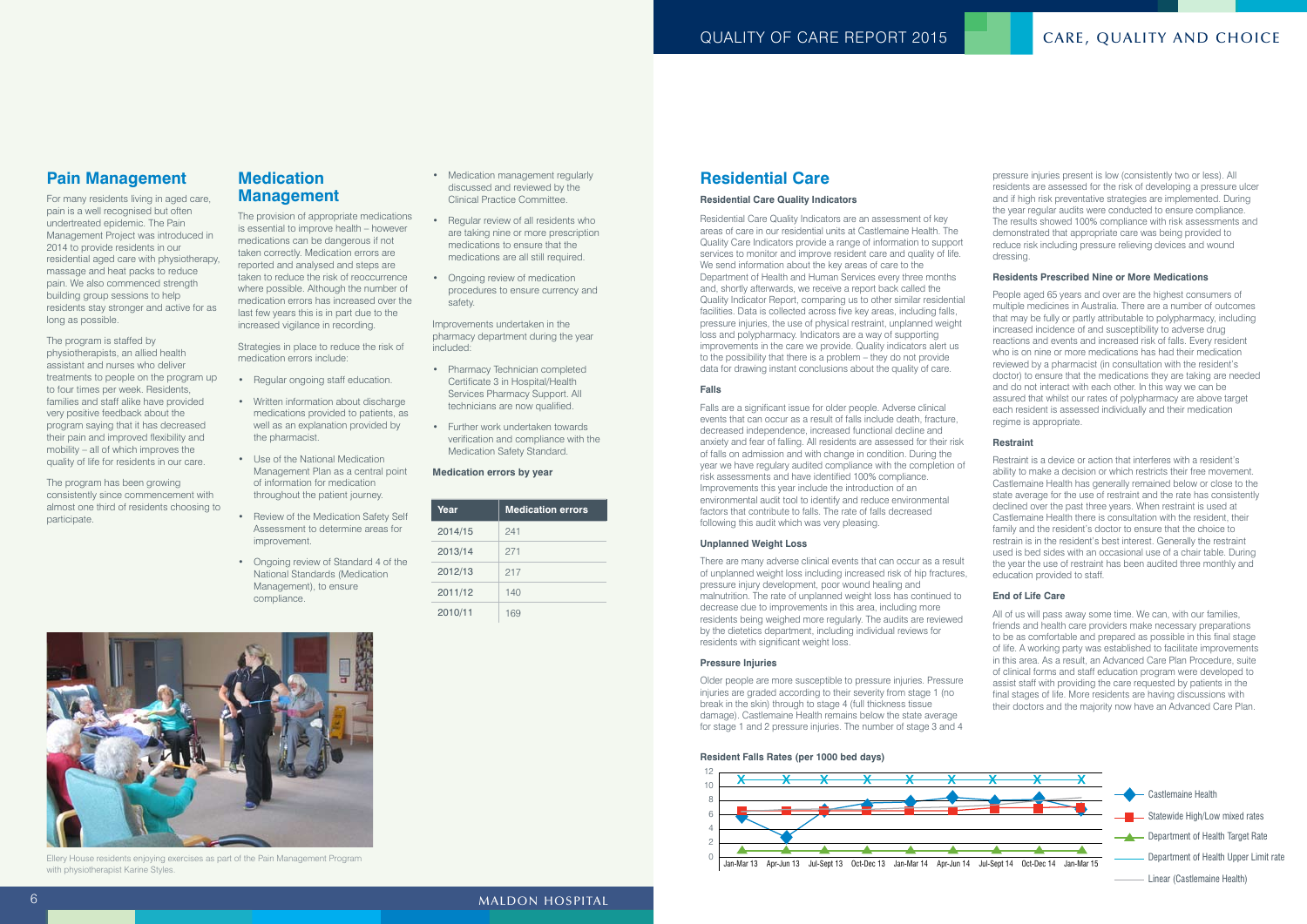# **Infection Prevention and Control**

Castlemaine Health has an active infection control program aimed at preventing the spread of germs that may cause disease. Infection prevention is central to providing high quality health care for patients/residents/consumers and a safe working environment for those working in the healthcare setting.

Improvements within the year include:

- Further improvements in hand hygiene, cleaning and waste management.
- The introduction of new safety needles to help reduce the risk of needle stick injuries.
- Further improvements in infection prevention with single use tourniquets and the introduction of alcohol hand rub in aged care areas.
- Improvement in the management of outbreaks with the fine tuning of procedures and processes for managing these risks.
- The introduction of traffic light system for antibiotic prescribing to improve Antimicrobial Stewardship.

## **Staff Immunisation**

To protect our staff from contracting illnesses we offer a staff vaccination program free of cost. Vaccination of staff is an important part of protecting our community, especially during the winter with Influenza vaccination.

# **Cleaning**

Cleanliness within Castlemaine Health is of key importance in preventing the spread of germs that can cause healthcare associated infections. The Department of Health's Cleaning Standards for Victorian Public Hospitals sets out minimum cleaning requirements, including regular audits. Our facility has established a comprehensive program of cleaning schedules that is regularly audited. Every year there is a minimum of one audit conducted by an external independent auditor. Once again Castlemaine Health has surpassed the compliance rate.

## **Hand Hygiene**

Hand hygiene is crucial to preventing and controlling the spread of infection. Staff, clients and community members are encouraged to reduce the spread of infection by washing their hands correctly.

Castlemaine Health participates in the Hand Hygiene Australia program whereby hand hygiene audits are conducted three times per year and reported to the Department of Health. Audit results are evaluated and discussed at relevant meetings to ensure the ongoing education and improvement in hand hygiene practices of staff. Alcohol hand rub dispensers are available in all clinical areas and at the entrances to all Castlemaine Health buildings for staff and visitors to use on entering and/or leaving. The aim is for a minimum of 78% compliance for each audit, with targets gradually increasing to 80% in June 2015. Aged care areas were audited following the introduction of alcohol hand rub in all residents' room, with the compliance result an impressive 100%.

| Number of staff immunised | 2015                        | 2014                        | 2013                        | 2012                        |
|---------------------------|-----------------------------|-----------------------------|-----------------------------|-----------------------------|
| Influenza                 | 482<br>(76% of total staff) | 392<br>(61% of total staff) | 325<br>(55% of total staff) | 303<br>(43% of total staff) |
| Hepatitis A and B         | 31                          | 50                          | 12                          | $\Omega$                    |
| Hepatitis A               | 14                          | 10                          | 15                          |                             |
| Hepatitis B               | 10                          | 5                           | 12                          | $\mathcal{P}$               |
| <b>Boostrix</b>           | $\bigcirc$                  |                             |                             | 26                          |

|                                     | 2015  | 2014  | 2013  | 2012  | 2011   |
|-------------------------------------|-------|-------|-------|-------|--------|
| Key Performance Indicator           | 80.0% | 75.0% | N/A   | N/A   | N/A    |
| Geroe Acute Unit                    | 80.0% | 83.3% | 85.0% | 77.8% | 78.2%  |
| <b>Connolly Rehabilitation Unit</b> | 96.1% | 95.1% | 77.9% | 80.6% | 88.45% |

| Year    | Percentage compliance<br>85% is the required<br>pass rate |  |
|---------|-----------------------------------------------------------|--|
| 2014/15 | 95.1                                                      |  |
| 2013/14 | 95.2                                                      |  |
| 2012/13 | 95.9                                                      |  |
| 2011/12 | 96.2                                                      |  |
| 2010/11 | 96.6                                                      |  |

## **Audited hand hygiene compliance**

### **Staff immunisation by year**

### **External cleaning audit**

# **Consumer Participation**

Castlemaine Health has continued to work hard towards involving consumers in improving services and increasing staff members' understanding of potential benefits of consumer involvement in terms of care and service provision. The Community Consultation Committee is established and enables community members to have a say in the facilities, processes and strategic direction of Castlemaine Health.

| <b>Standard</b>                                                                                                                                                                        | <b>Achievements</b>                                                                                                                                                                                                                                                      | <b>Planned improvements</b>                                                                                                                                                           |
|----------------------------------------------------------------------------------------------------------------------------------------------------------------------------------------|--------------------------------------------------------------------------------------------------------------------------------------------------------------------------------------------------------------------------------------------------------------------------|---------------------------------------------------------------------------------------------------------------------------------------------------------------------------------------|
| 1. The organisation demonstrates a<br>commitment to consumer, carer and<br>community participation appropriate to<br>its diverse communities.                                          | The Community Consultation Committee<br>is established and has representatives<br>from different community areas including<br>the indigenous community.<br>A community member has been<br>included within the Clinical Governance<br>and the Quality and Risk Committee. | Review and extend the membership of<br>the Community Consultative Committee.                                                                                                          |
| 2. Consumers and, where appropriate,<br>carers are involved in informed<br>decision making about their treatment,<br>care and wellbeing at all stages and<br>with appropriate support. | See table Monitoring of Satisfaction<br>(below). All consumer satisfaction<br>surveys are reviewed by the Community<br>Consultation Committee.<br>A consumer focus group was held about<br>the services offered by the Community<br>Rehabilitation Centre.               | Survey clients in relation to their<br>satisfaction with their and their family's<br>involvement in their treatment and care.                                                         |
| 3. Consumers, and, where appropriate,<br>carers are provided with evidence-<br>based, accessible information to<br>support key decision-making along the<br>continuum of care.         | Distribution of handouts/leaflets on<br>specific health conditions.<br>Regular articles in the local paper,<br>'Hospital food' weekly community radio<br>segment, annual reports to the public,<br>staff representation on community<br>meetings and committees.         | Review evidence based resources on<br>the Intranet and procedure for providing<br>health information to consumers.                                                                    |
| 4. Consumers, carers and community<br>members are active participants in the<br>planning, improvement, and evaluation<br>of services and programs on an<br>ongoing basis.              | All key services provided have provided<br>satisfaction or experience surveys to<br>clients which have been analysed and<br>improvements implemented where<br>appropriate.                                                                                               | Extend the use of experience surveys<br>through increased promotion and<br>monitoring of response rates.                                                                              |
| 5. The organisation actively contributes<br>to building the capacity of consumers,<br>carers and community members to<br>participate fully and effectively.                            | Systems have been established to<br>ensure feedback is sought from clients<br>and the community in a number of ways,<br>including satisfaction and experience<br>surveys, customer feedback forms and<br>online feedback link.                                           | Increase public awareness of the ability<br>to participate in the service through an<br>article in the local newspaper.<br>Include consumers in the orientation<br>program for staff. |

### **Organisational achievements and plans for improvement**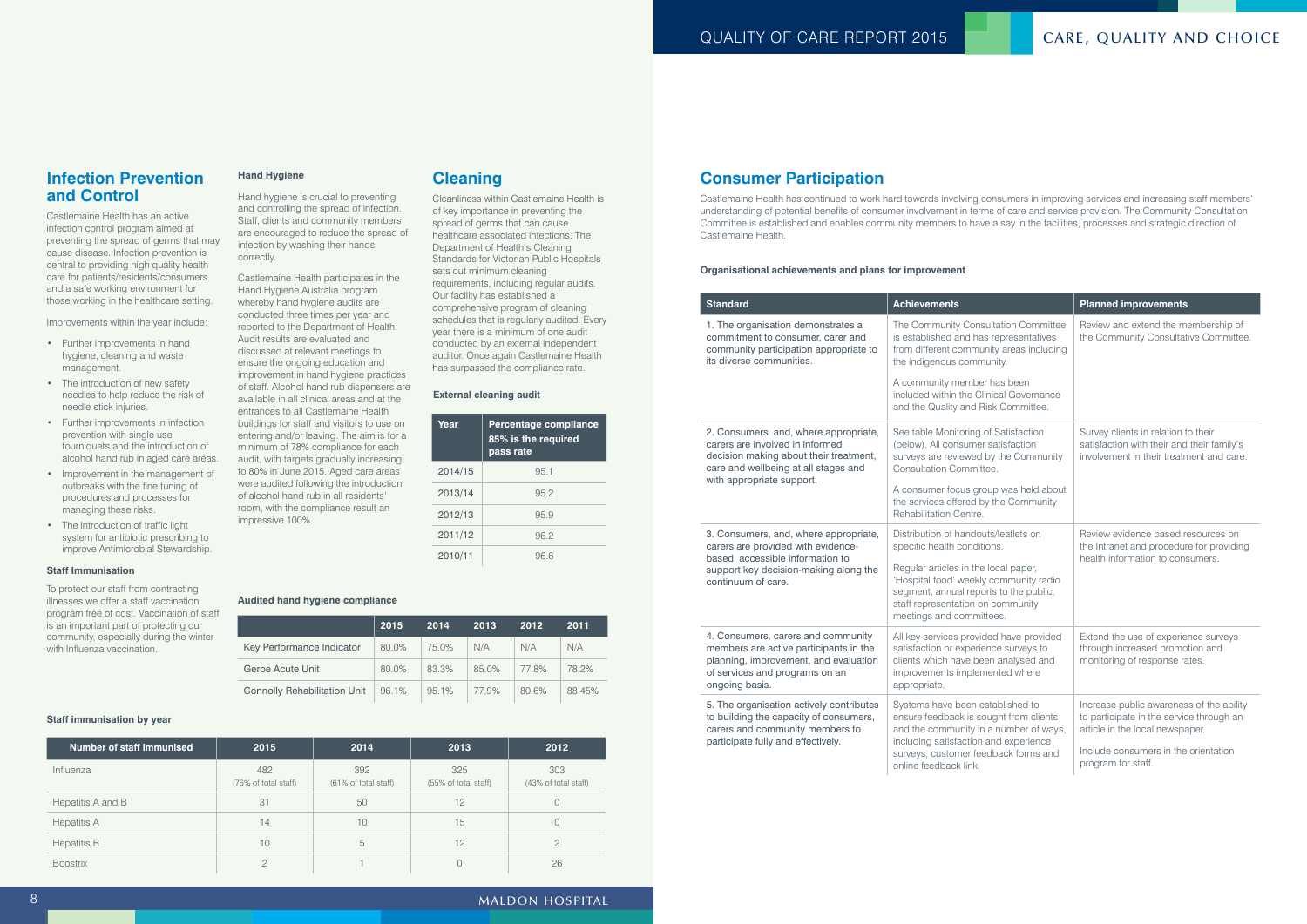# **Monitoring of Satisfaction**

Various methods are used to evaluate the satisfaction of our patients, residents, staff and clients. Replacing the Victorian Patient Satisfaction Monitor (VPSM), the Victorian Healthcare Experience Survey (VHES) is a state-wide survey enquiring about people's public healthcare experiences. Questionnaires are distributed to a randomly selected group of people from each health service in the month following their hospital discharge. Completed questionnaires are then sent to an independent research company who collate the results and send them to Castlemaine Health on a quarterly basis. As a result of the survey results during the year there has been a review of menus.

The People Matter Survey is an employee opinion survey run by the Victorian Public Sector Commission and is provided to staff to complete every second year. The survey provides valuable information on employees' perspectives on the application of the public sector values and employment principles. The survey also measures other aspects of the workplace, such as how engaged and satisfied employees are, workplace wellbeing, employee commitment and perceptions of how well change is managed. In 2014, 214 staff completed the survey, resulting in a working party being established. The survey also resulted in the Performance Development System being reviewed and altered from an electronic system to a paper based system to facilitate better communication.

Castlemaine Health recognises the importance of health literacy – that is, the skill, knowledge, motivation and capacity of a person to access, understand, appraise and apply information to make effective decisions about health and health care.

|                                     | 2015-1 | 2014-4 | 2014-3 |
|-------------------------------------|--------|--------|--------|
| Castlemaine Health                  | 100%   | 97%    | 100%   |
| Peer hospital                       | 98%    | 98%    | 98%    |
| <b>Connolly Rehabilitation Unit</b> | 96.1%  | 95.1%  | 77.9%  |

| <b>Survey</b>                             |                                                                         | <b>Results</b> | <b>DoH</b> Target |
|-------------------------------------------|-------------------------------------------------------------------------|----------------|-------------------|
| <b>VHES</b>                               | Overall Patient Satisfaction at Castlemaine Health                      | 97%            | 90%               |
|                                           | The midwives respected their wishes and choices                         | 100%           | 90%               |
| <b>Maternity Survey</b>                   | The doctors respected their wishes and choices                          | 100%           | 90%               |
|                                           | Did your partner/support team feel supported?                           | 100%           | 90%               |
| Community<br><b>Rehabilitation Survey</b> | Satisfied with involvement in decisions about their care and treatment? | 97%            | 90%               |
| Community<br><b>Rehabilitation Survey</b> | Satisfied with involvement in decisions about their care and treatment? | 97%            | 90%               |
| <b>Residential Care Survey</b>            | Satisfied with involvement in decisions about their care and treatment? | 89%            | 75%               |

### **VHES results: Overall satisfaction with hospital stay**

### **VHES and Castlemaine Health internal survey results**

We hope that every customer's experience at Castlemaine Health is a positive one. However we warmly welcome feedback on any aspect of our service, be it critical or complimentary. Community feedback is vital in informing the development of our service, and providing feedback to staff members.

We also utilise our own internal surveys to evaluate many of our services not surveyed by the VHES.

# **Health Literacy**

The health literacy environment is the infrastructure, policies, processes, material, people and relationships that make up the health system and have an impact on the way that people access, understand, appraise and apply healthrelated information and services\*. Health literacy is important because it shapes people's health and the safety and quality of health care. Low levels of individual health literacy contribute to poorer health outcomes, increased risk of an adverse event and higher healthcare costs.

- Improved signage.
- Provision of colourful painted lines to guide clients from reception.
- Improvement in written information provided to Operating Theatre clients.
- Review of client care plan and family meeting arranged.
- Revision of menu.
- Change from plating meals in the facility main kitchen to plating on some of the residential units.
- Review of gardening maintenance systems.
- Improvement in documentation provided to clients.
- Fducation of staff in relation to effective communication.
- Purchase of more comfortable physiotherapy massage tables.

We believe that everyone can play a part in addressing health literacy and to achieve this we are committed to the following:

- • Working with consumers to make sure that the information and services they are provided with are easy to understand, use and act on. This includes asking feedback from consumers on written information as it is developed.
- Using a range of communication strategies to ensure our clients understand their options and share their healthcare decisions – including consideration of those from non English speaking backgrounds.
- Supporting consumers to speak up about information and services through talking with staff, asking questions, using our formal feedback systems or providing input through our Community Consultative Committee.
- Education of staff members to ensure they are aware of and embed the principles of health literacy in their daily work.
- Ensure the facilities policy and procedures prioritise health literacy requirements in program, facility and service planning.

\*Reference: National Statement on Health Literacy, Australian Commission on Safety and Quality in Health Care.

# **Feedback Management**

## **Process for feedback**

Customers and their family members can provide feedback in a number of ways. If a customer has concerns with any of our services we encourage them to discuss the issue in the first instance with relevant staff member, in an attempt to resolve the problem quickly. Any formal complaint received is treated very seriously. All complaints are investigated, a resolution is attempted and a response is provided by the relevant Operations Manager or Executive Director.

Avenues for providing both critical and complementary feedback include:

- • Completing a Customer Feedback Form – available in all areas of Castlemaine Health and on our website – go to www. castlemainehealth.org.au/contact-us/
- Sending us comments in an online form – go to www.castlemainehealth. org.au/contact-us/ contactpublicrelations/

• Writing a letter addressed to the Quality and Risk Department, Castlemaine Health, PO Box 50, Victoria, 3450.

If a customer or visitor has an idea for improving our service, Bright Idea forms are available in the cafeteria.

## **Result of feedback**

The following are some of the improvements made in 2014-15 as a result of customer feedback:



Brianna Cain from Health Information Management with the coloured lines that now assist clients to locate areas within the hospital.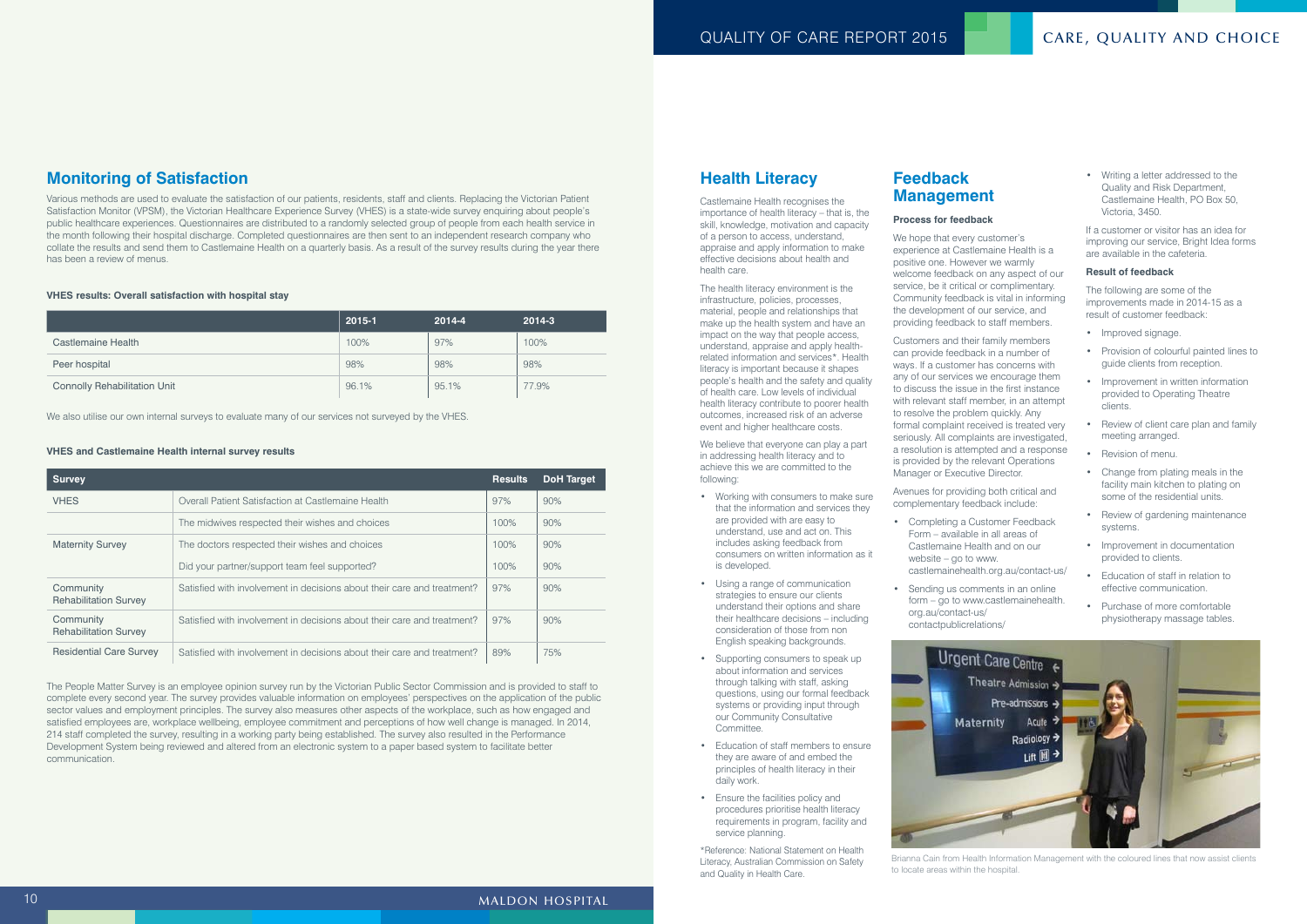# **Involving the community**

We also offer many opportunities for community members to become involved in volunteer activities that complement our care and contribute to decisions about our future strategic directions. Please visit www.castlemaineheath.org.au/contactus/ or call 5471 1505 for more information.

- • Cardiac Rehabilitation
- Pulmonary Rehabilitation and Maintenance Programs
- Healthy Lifestyle Program
- Pain Management
- Mobility and Balance Programs

# **Health Independence Education Programs**

Following is a list of some of the programs offered to clients in the Community Rehabilitation Centre to optimise health, quality of life and independence:

# **Fundraising**

Community support is critical in ensuring we continue to provide the best possible care for our community. In particular donations, sponsorships, grants and bequests assist in maintaining valuable facilities and equipment. Castlemaine Health is grateful for the support it receives from many individuals, businesses, community groups, legacies and philanthropic trusts. Financial donations and other contributions are greatly appreciated.

## **Murray to Moyne**

With the support of local business, their friends and family, the 'Castlemaine Rouleurs' raised over \$14,000 for Castlemaine Health in 2015. This money contributed to the purchase of more appropriate and comfortable furniture for the four aged care residences on site. Special thanks to the 'Castlemaine Rouleurs', pictured here at the start and finish of the 2015 Woody's Murray to Moyne Cycle Relay.

### **Run the Maine**

In October 2014 the 'Run the Maine' Fun Run was held, resulting in a donation of \$10,000 to Castlemaine Health. This was used to purchase new defibrillators. Special thanks to the Run the Maine Committee: Libby Mayes, Ruth Anley, Fran Taylor, Richard Mayes, Jaynee Russell-Clarke, Stacey Rewell, Cathy Thompson and Laura Keogh.



At the start of the ride in Echuca are (left to right): Sam Murphy, John Whitlock, Michael Priest, Chris Shay, Bryan Maddern, Emeile Dawkins, Keiran Ryan, Ben Priest, Mick Murphy, Adam Goodes, Simon Gearing, Carl Harris, John Weinrich, David Boak, Jenny Boak, Phil Priest, Gary Bunn.



At the jubilant finish in Port Fairy are (left to right): Peter Mahlstedt, Ben Priest, Simon Gearing, Phil Priest, John Whitlock, Adam Goodes, Michael Priest, Carl Harris, Dan Tehan (Federal Member for Wannon), Gary Bunn, Bryan Maddern, John Weinrich, Keiran Ryan, Emeile Dawkins, Mick Murphy, Chris Shay, Sam Murphy.



The Run The Maine mascot at the 2014 event.

### **Collier Charitable Fund**

In 2014 we expanded our Operating Suite from one operating theatre to two, resulting in an ever increasing throughput of surgical patients. The Collier Charitable Fund again generously supported us, with a grant of \$31,000 towards the purchase of critical equipment, enabling us to manage the volume of surgical patients in the two theatres that operate concurrently.

In particular, the grant enabled the purchase of an Olympus Camera lead and GE Patient monitor. The camera lead is used extensively for laparoscopic procedures. The majority of our procedures are performed laparoscopically as this type of surgery is less invasive, the patient feels less pain and they recover more quickly. Although the camera leads are very expensive they last a long time and the outcome for the patient is favourable. The GE Patient Monitor screens vital observations of the patient in the recovery room postoperatively.

# **Bequests**

People can contribute to the future health and wellbeing of their community by including Castlemaine Health in their Will. Gifting the local health service is a very practical and longlasting way to support the community – including, possibly, future generations of family and friends. You can decide how you would like your gift to benefit Castlemaine Health and how you would like to be acknowledged. People wishing to find out more can contact the Community Engagement Coordinator on 5471 1505.

# **In Memoriam**

We appreciate the donations made in lieu of flowers at funerals, which totalled \$2,201 in 2014-15. This is a very direct and practical way of expressing gratitude and benefits those receiving care in the future.

| <b>Bequests &amp; Legacies</b>        | S       |
|---------------------------------------|---------|
| Estate of Mr Malcolm James Archer     | 870,000 |
| Estate of GL Godfree                  | 2,490   |
| Estate of Mrs Williamina McBeath-Todd | 2.371   |
| Estate of Mrs Bettye Edith Canning    | 1000    |
| Estate of Mr Phillip McAlpin          |         |

ASQ – All stone quarries Barker Ms Carol Baud Mr B Beare Ms Gwenda Billman's Foundry Bishop Accounting & Taxation Bowlen, Dunstan and Associates Bradshaw Mr and Mrs Alan Broad Mrs Beverley Bunn Mr Gary Campbel Mr & Mrs John & Elaine Cantwells Real Estate Castlemaine Golf Club Castlemaine Lawn Tennis Club Castlemaine Secondary College Castlemaine Steiner School Cawthan Mr & Mrs Cecil Clark Mr & Mrs Ian & Judith Collins Ms Carol Cook Mr Anthony Cross Mrs Tracey Dalrene on Mostyn Denniston Ms Liz Dessens Ms Sophie Dunse Mr & Mrs Robin & Yvonne Dyer Ms Jenny Edwards Ms M Edwardson Mrs D Ellery Mrs Wilma Farthing Mr & Mrs Eddie & Mariorie Garnett Ms Penelope Goodes Mr Adam Grainger Mrs Elizabeth Hall Mrs Chris Hallett-Odgers Ms Julie Harris Mr Carl Harris Mrs Mary Harris Mr & Mrs Malcolm Heagney Mr & Mrs M & M Jensen Mr Robin Kay Ms Marilyn Kelly J Kidson Mr Barrie

Leech Earthmoving Contracting Pty Ltd Lions Club of Castlemaine MAHRA Club Marriott Ms Jane McClure Messrs Gary & Ian McClure Mr Malcolm McKenzie Ms Judy Mount Alexander Funerals Murphy Mr Mick Norris Mrs E O'Reilly Mr William Padgham Mr & Mrs Douglas & **Beverley** Perplexing New Reality Pty Ltd Phillips Mrs Lorraine Priest Mr Ben Priest Mr Michael Priest Mr Phil Ralph Mrs Beverley Redfearn Mr George Rotary Club of Castlemaine Run The Maine Committee Saines Scutt Mrs F Seedsman Mrs Margaret Stewart Mrs Joan Stewart Ms Vera T I Cross T/AS EST Boutique The Bridge Hotel The Murray to Moyne Cyclists The Pups Thomas Mr & Mrs Graeme & **Wendy** Tingays Smash Repairs Tomato Fundraiser Tonks Bros Pty Ltd Walker Mr & Mrs Donald Watson Mr & Mrs Wes & Peg Wednesday Ladies Tennis Weatherall Mr & Mrs William & Florence Williamson Mr Martin Wright Mr Robbie

# **Major Donor List**

Total donations receipted year ended 30/06/2015 was \$966,042 (in large part due to a very generous gift from the Estate of Mr Malcolm James Archer).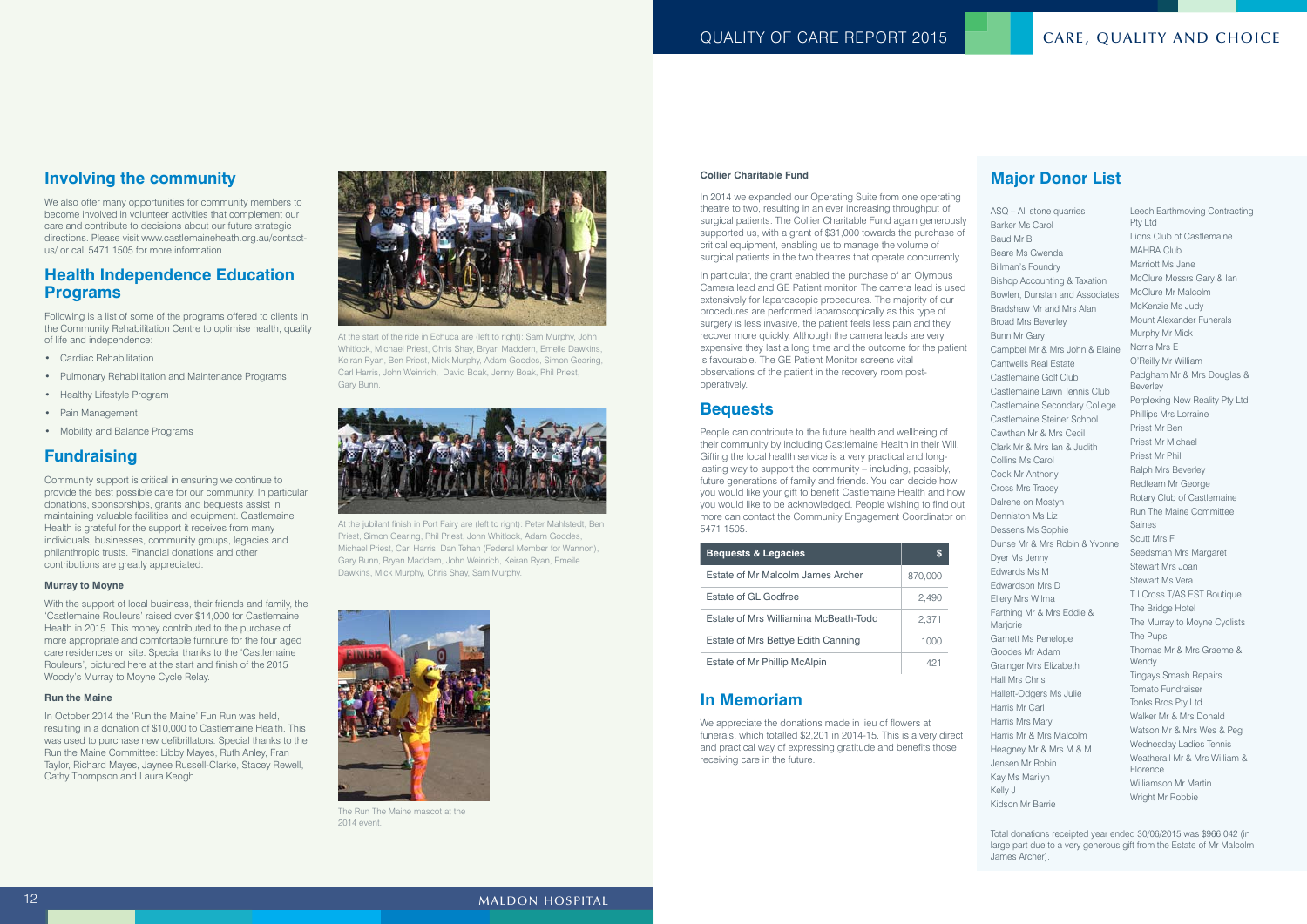# **Promoting Our Work**

### **Golden Bundle Award**

Waller Realty continues to support and promote our maternity service through The Golden Bundle Award. We present a 'baby bundle' gift basket to a baby born at Castlemaine Health each month. We sincerely thank Waller Realty for their generous ongoing sponsorship.

### **Main FM**

Once a month members of the Castlemaine Health team – be they allied health professionals, doctors, nurses, residential aged care professionals, or administrative staff – are invited to talk on our local radio station, MainFM, about topics of interest to the community. Many areas have been discussed including special weeks, speech pathology, health education, diabetes and more. Members of the community are encouraged to tune in at 10am on the third Wednesday of every month – 94.9 MainFM.

### **Clinical Governance and Quality Committee Consumer Representative, Liz Grainger**

"I have been involved with Castlemaine Health for many years, firstly as a consumer (my youngest child was born at the Halford Street site) and more recently as a Board Member. My family had always thought how lucky we are to



have such a wonderful facility as Castlemaine Health right here in our town, and so, as a way of actively giving support, I decided to apply for a position on the Board in 2006. During the nine years I was a Board member, I saw many changes in different areas, including strategic planning, building works (particularly with Ellery House, and the new theatre and resulting upgrades) and human resource management.

Part of my work with the Board was on the Clinical Governance Committee, and I am currently a community consumer representative on the Clinical Governance and Quality Committee. Being a consumer representative is a very rewarding role, as I have the opportunity to have a say in what the facility is doing to improve care and services. I have learnt a lot about health care and I have felt empowered to contribute to a very wide range of projects from a consumer perspective. I would welcome the ideas and thoughts of community members to help me in this role, to ensure your voice is heard."

**Liz Grainger**

### **Community Consultative Committee Member, Brian Stant**

- • social and respite activities
- cafe and lolly trolley
- residential visiting and welcoming
- music program
- pet therapy
- art and craft groups
- • library trolley and readers
- • pastoral care
- administration and customer surveys
- • community consultative committee
- walking and exercise programs

"I joined the Community Consultative Committee after a friend suggested it – to replace him, when he was leaving the Shire. I was initially unsure of what was expected of me or what practical use I would be. I now know it is my opinion as a member of the Castlemaine community



which is relevant and, indeed, valued. For me personally I find it interesting, informative and rewarding to be privy to the decisions being contemplated and formulated by Castlemaine Health.

The Committee is made up of a range of people, from diverse groups and communities within the Shire. I find that opinions and views expressed by various members on the issues and policies presented by Castlemaine Health, as both listened to and taken seriously. I also get some personal satisfaction in knowing I am contributing to my local community as a volunteer."

**Brian Stant**



Diabetes Educator and Cardiac Rehabilitation Coordinator Antoinette O'Shaughnessy speaking on MainFM.

Volunteers Marion (front) and Margaret (back) in Castlemaine Botanic Gardens with members of the Tuesday Companion Walking Group.





Musical volunteer Angela playing for residents in Ellery House.

Valmai volunteers in the Quality and Risk Department, assisting with surveys and providing a consumer perspective on documents and improvements.



Lynette and Tia the dog, with a resident of Spencely House.

# **Evaluation and Distribution**

A dedicated team has put this year's Quality of Care Report together with input from consumers, the Community Consultation Committee and the Quality and Risk Committee. Feedback and suggestions for improvement are invited as part of our evaluation process so that we can continue to provide a report that is informative and relevant. As a result of feedback from last year's report there have been images included to illustrate actions taken as a result of our customer feedback system.

The Quality of Care Report is posted to key community organisations and major donors and is also available from our website at www.castlemainehealth.org.au. Requests for additional hard copies, and comments and feedback are welcome. Please contact our Community Engagement Coordinator on 5471 1505 or look for the link on our website.

# 14 MALDON HOSPITAL



# **Volunteers**

Our volunteers contribute an enormous amount of time, effort and skills to Castlemaine Health, benefiting our patients, residents and community clients. Our volunteers are involved in many projects and service areas including: